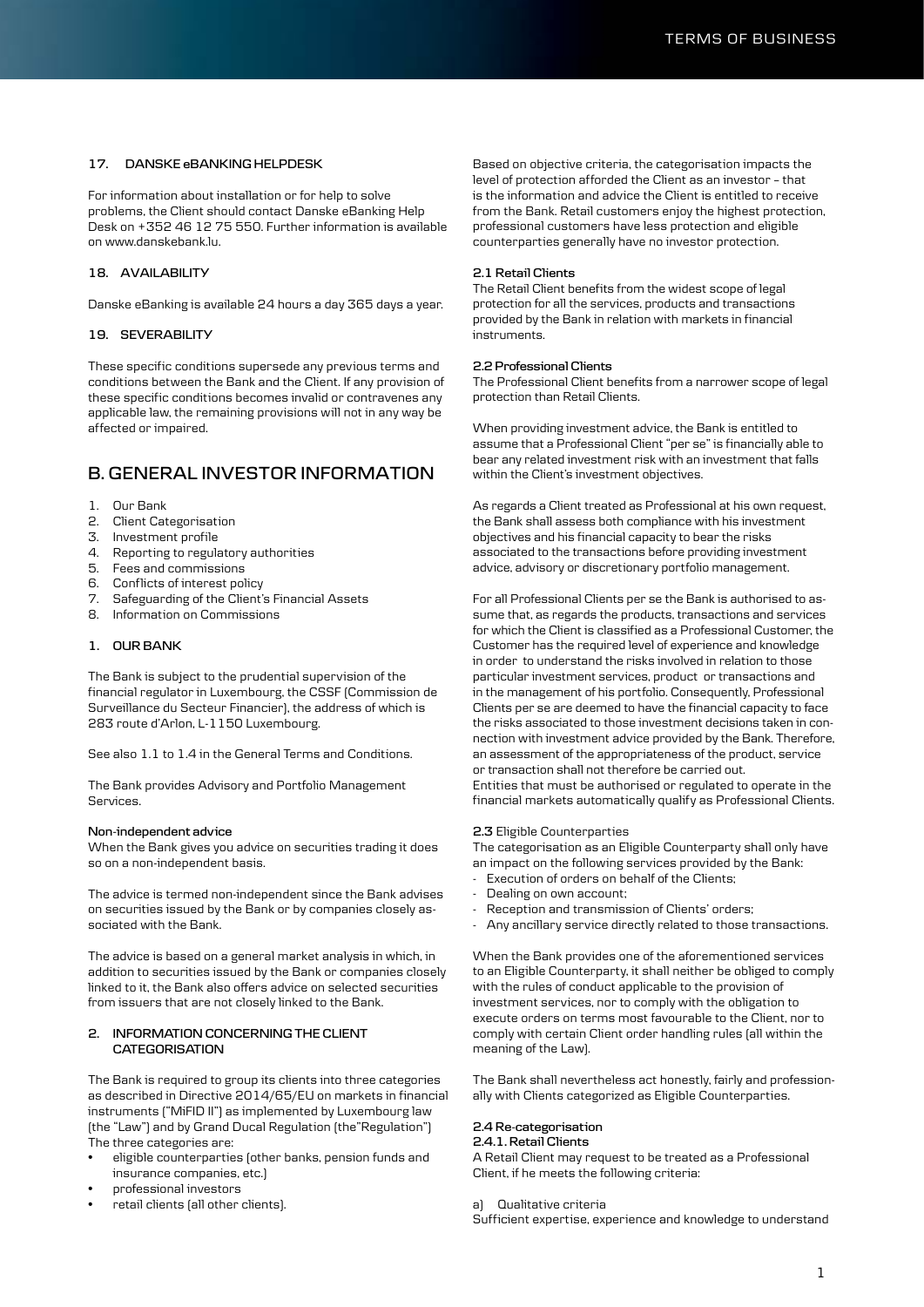the risks inherent in the particular transactions and investment services for which the Client wishes to be categorised as a Professional Client.

### b) Quantitative criteria

The Retail Client meets at least two of the following criteria:

- a. The Client has carried out transactions of significant size on the relevant market at an average frequency of ten per quarter over the previous four quarters.
- b. The size of the Client financial instruments portfolio, defined as including cash deposits and financial instruments, exceeds EUR 500.000.-.
- The Client works or has worked in the financial sector for at least one year in a professional position, which requires knowledge of the transactions or services contemplated.

The Client needs to send to the Bank his request for re-categorisation in writing. At its discretion, the Bank may refuse such re-categorisation of the Client.

In case of such re-categorisation, The Bank shall warn the Client that he will benefit from a lower level of protection.

#### **2.4.2. Professional Clients**

A Professional Client may require to be treated, either generally, or for one or more particular services or transactions, as a Retail Client, when the Client considers that he is unable to properly assess or manage the risks involved.

The Client needs to send to the Bank his request for re-categorisation in writing. At its discretion, the Bank may refuse such re-categorisation of the Client.

# **2.4.3 Eligible Counterparty**

Eligible Counterparties may require to be treated, either generally, or for one or more particular services or transactions, as a Professional Client.

In case of such re-categorisation, the Bank shall warn the Client that he will benefit from a higher level of protection. The Bank shall among others comply with rules of conduct applicable to the provision of investment services, execute orders of the Client on terms most favourable to him, as well as comply with certain Client order handling rules.

Eligible Counterparties may also require to be treated, either generally, or for one or more particular services or transactions, as a Retail Client.

In case of such re-categorisation, the Client is aware that he will benefit from the highest level of protection provided for by the Law and Regulation.

The Client needs to send to the Bank his request for re-categorisation in writing. At its discretion, the Bank may refuse such re-categorisation of the Client.

### **3. INVESTMENT PROFILE**

In order to act in the Client's best interest, and before providing investment Advisory and Portfolio Management services, the Bank shall undertake a suitability assessment.

This suitability assessment is based on the information provided by the Client on his knowledge and experience in a given product or service , his financial situation including his ability to bear losses and his investment objectives including his risk tolerance.

On the basis of this information, the Bank establishes an investment profile and communicates this profile to the Client.

This will enable the Bank to assess what types of financial instruments or services are appropriate to the Client.

The Bank recommends the Client not to trade in financial instruments not included in his trading range without seeking advice. Such financial instruments may be associated with risks unknown to the Client.

Being a Retail Client does not automatically imply that the Client is an inexperienced investor.

# **4. REPORTING TO REGULATORY AUTHORITIES**

**4.1** According to MiFIR, (EU Regulation No. 600/2014 on Markets in Financial Instruments) the Bank is obliged to report transactions in financial instruments to the CSSF. The purpose is to enable an effective market analysis by competent authorities supervising the activity and transparency of the financial markets.

### **4.2 Legal Entity Identifier (LEI) and nationality**

LEI is an international standard for identifying legal persons (companies, etc.).

Legal persons are required by law to have a LEI in order for the Bank to trade financial instruments, which are admitted for trading on a European trading venue (e.g. Nasdaq Copenhagen).

**4.3** For natural persons, the Bank is required to obtain information about nationality, including possible dual nationality.

#### **4.4 Client Consent**

The Client hereby expressly instructs the Bank to disclose at its own discretion without delay and without reverting to the Client.

For natural persons - his name, date of birth and nationality. For legal entities – its LEI.

The Bank shall not be liable for any damages suffered by the Client that may result from the disclosure of his identity and holdings

# **5. FEES AND COMMISSIONS**

The relevant commissions and fees, as applicable from time to time, are set out in the applicable price list of the Bank (hereinafter referred to as "Fees").

The relevant "Fees", as applicable from time to time, is at the permanent disposal of the Client at the Bank upon request. By entering into a transaction with the Bank, the Client shall be deemed to have accepted the relevant "Fees", unless expressly agreed otherwise.

The Bank may, at any time, change interest rates, commissions, fees and other charges due from the Client. The relevant "Fees" will be amended accordingly and will be held at the disposal of the Client upon request and/or communicated in Danske eBanking. Notices of changes will be communicated on the Bank's Internet website. The Client may terminate the account relations with immediate effect if he does not wish to accept the revised "Fees".

#### **6. CONFLICTS OF INTEREST POLICY**

The Bank shall document its procedures for handling conflicts of interest, implement these procedures and provide the Client with the relevant information.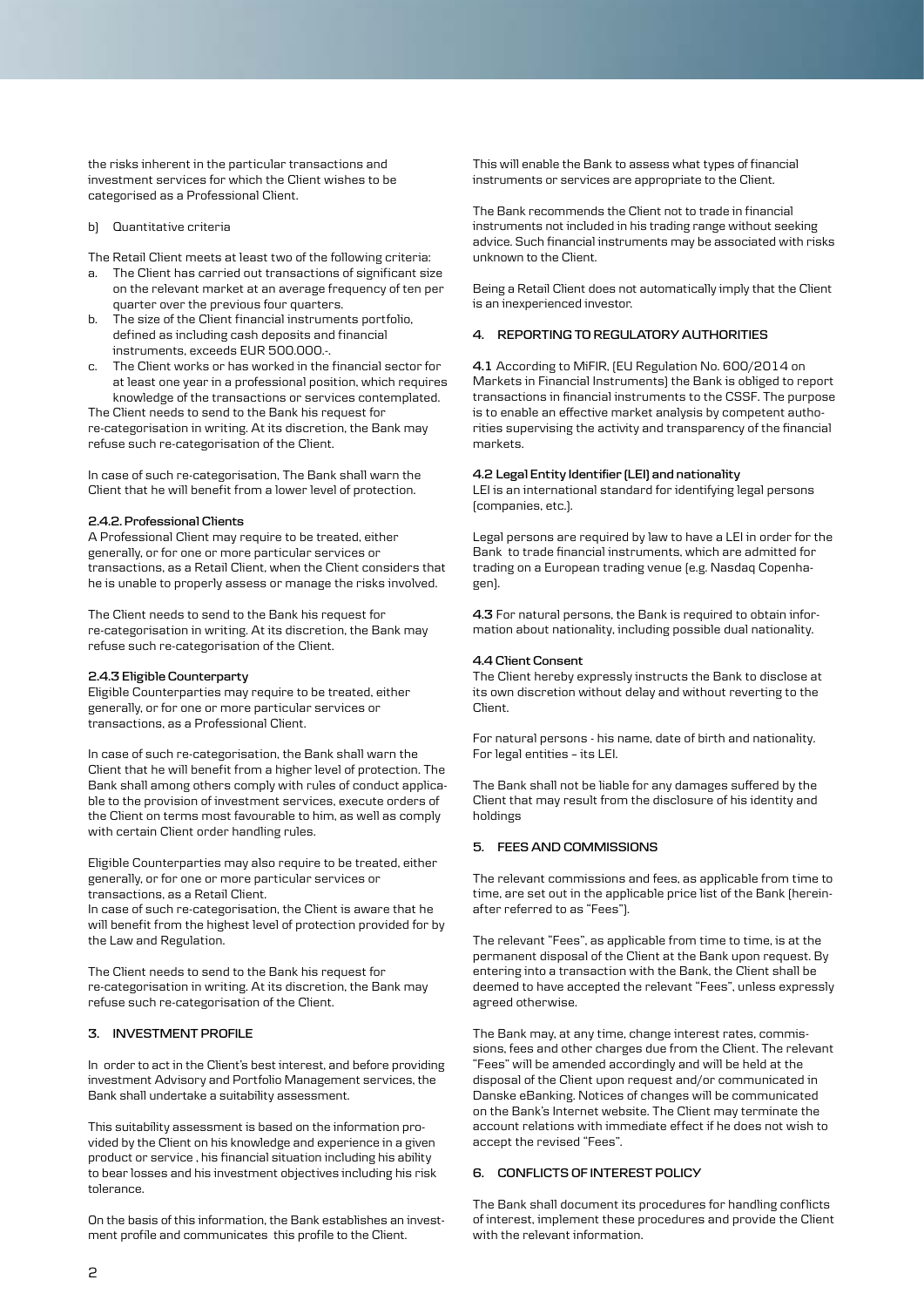The Bank, as a member of the Danske Bank Group, is part of a global organisation offering a wide range of financial services. From time to time the Bank, or an affiliated or related company, may have interests, which conflict with the Clients' interests or with the duties that the Bank owes to its Clients. These include conflicts arising between the interests of the Bank, Danske Bank A/S, their associates and employees on the one hand and the interests of the Clients on the other and also conflicts between Clients themselves.

The Bank has established procedures, which are designed to identify and manage those conflicts. These include organisational and administrative arrangements to safeguard the interests of its Clients. A key element of this policy is that persons engaged in different business activities involving a conflict of interest must carry on those activities independently of one another.

Where necessary, the Bank maintains arrangements, which restrict the flow of information to certain employees in order to protect the Clients' interests and to prevent improper access to Client information.

The Bank and/or the Danske Bank Group may also deal as principal for its own investment account and may match transactions with another Client. Procedures are in place in order to protect the Client's interest in this instance.

Further, the Bank's Conflicts of Interest Policy will be disclosed to the Client upon the Client's written request.

### **7. SAFEGUARDING OF THE CLIENT'S FINANCIAL ASSETS**

#### **7.1 Financial instruments**

Financial instruments booked to the account of the Client with the Bank are recorded on the Bank's books so as to be separately identifiable from the financial instruments belonging to the Bank and from those belonging to other Clients of the Bank.

In accordance with the Bank's Terms of Business or a separate pledge agreement, the assets of the Client are pledged in favour of the Bank and the Bank may set off its claims against the assets of the Client.

The Bank generally keeps financial instruments in sub-custody with a professional custodian of financial instruments or a clearing house (hereinafter referred to as "Sub-custodian"). The sub-custody agreements are generally governed by the laws of the country of establishment of the Sub-custodian.

In accordance with the legal requirements incumbent upon it, the Bank shall maintain separate accounts with the Sub-custodian – one account for financial instruments belonging to all its Clients and another account for financial instruments belonging to the Bank. Upon request, the Bank shall provide the Client with a list of the Sub-custodians concerned.

#### *a. In the event of the insolvency of the Bank*

In the event of the insolvency of the Bank, financial instruments held by the Clients with the Bank are under existing law safeguarded and do not form part of the estate of the Bank. Insolvency proceedings may, however, delay the restitution of the financial instruments to the Client. If, in the event of such insolvency proceedings, the available quantity of specific financial instruments is insufficient, all the Clients whose portfolio includes such specific financial instruments shall bear a proportionate share in the loss, unless the loss may be covered by financial instruments of the same nature belonging to the Bank. In addition, the compensation

scheme for investors, Système d'Indemnisation des Investisseurs ("SIIL"), shall apply.

In the event of the insolvency of the Bank, the SIIL provides for a maximum coverage of EUR 20.000 in case the Bank is unable to return to the Client the financial instruments owned by the Client but held, administered or managed by the Bank. Legal entities are generally excluded from the benefit of the SIIL scheme. The Bank will provide information on the SIIL compensation scheme on www.danskebank.lu.

*b. In the event of the insolvency of a Sub-custodian* In the event of the insolvency of a Sub-custodian, financial instruments kept in sub-custody with such Sub-custodian are, under the laws of many countries, also generally safeguarded, subject to the above-mentioned delays and the risk that the available quantity of specific financial instruments may be insufficient.

In a limited number of countries outside the European Union, it is however possible that financial instruments kept in sub-custody with a Sub-custodian are included in the insolvency estate and that the depositors therefore do not enjoy a specific right to restitution. Upon request the Bank shall provide the Client with a list of such countries.

In such a case or in case the Bank, for any other reason, only obtains the restitution of a quantity of specific financial instruments insufficient to satisfy the rights of all the Clients having deposited such specific financial instruments with it, such Clients shall bear the loss in proportion to their deposits in such financial instruments. The Clients cannot exercise their rights in relation to such financial instruments against a Sub-custodian.

In certain countries some or all Sub-custodians may have a security interest or lien over or a right of set-off in relation to the financial instruments kept in sub-custody with them or their general terms of custody may provide for loss sharing in case of default of their own sub-custodian. This may result in situations where the Bank is unable to obtain the restitution of a quantity of financial instruments sufficient to satisfy the rights of its Clients. In such a case the above-mentioned proportionate loss-sharing rule applies.

#### **7.2 Funds**

All funds in whatever currency deposited with the Bank become part of the estate of the Bank. In the event of insolvency of the Bank, the Client may lose all or part of his/her deposited funds as, contrary to financial instruments, deposited funds are included in the insolvency estate. In such case, the deposit-guarantee scheme of the FGDL shall apply.

In the event of deposited funds becoming unavailable due to insolvency of the Bank, the said scheme guarantees to Clients having deposited funds the payment of a maximum amount of EUR 100.000.-. Legal entities are generally excluded from the benefit of the FGDL scheme. The Bank will provide information on the FGDL deposit-guarantee scheme on www.danskebank.lu. Further information on the FGDL is also available on www.fgdl.lu.

### **7.3 Transfer financial collateral agreements**

The Bank does not conclude title transfer financial collateral arrangements with its Clients.